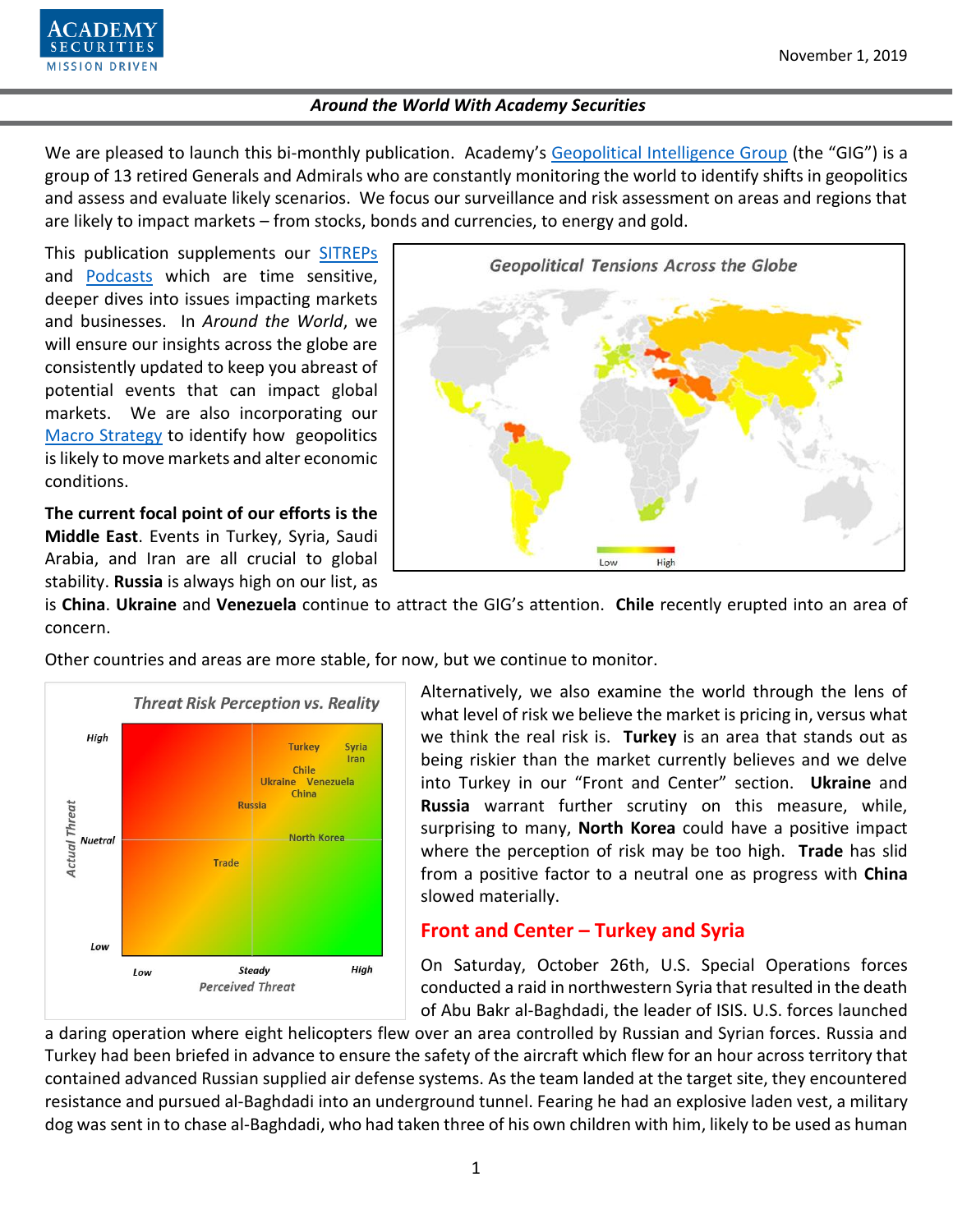

shields. He detonated his vest killing himself as well as his children. DNA evidence collected at the scene confirmed that this was in fact al-Baghdadi, ending a five-year search for the ISIS leader.

This raid occurred as the U.S. is adjusting its presence in Syria. Earlier in October, the U.S. announced that it would pull out most of the 1,000 troops stationed there in advance of a Turkish incursion into northern Syria. On October 6<sup>th</sup>, President Trump announced the pull out and Turkey launched its attacks on the Kurdish forces shortly thereafter. With Turkey being a NATO ally, the withdrawal of U.S. forces was meant to avoid a potential conflict between the allies.

However, since the U.S. announced its intention to pull troops out of Syria, there has been a lot of confusion and disagreement. In our October 9<sup>th</sup> Geopolitical [SITREP](https://www.academysecurities.com/violence-between-u-s-allies/) titled *Violence Between U.S. Allies*, General Deptula said "in the long run, it won't make any difference, much of the attention paid is hype. A thousand or so U.S. boots on the ground in Syria will make no difference in the Turkish/Kurdish balance of power. The U.S. does not need military on the ground to come to the aid of Kurds if necessary. Air power can do that more rapidly and more effectively." However, with respect to how this will impact the Kurds, General Kearney said, "Our departure leaves a partner (the Kurds) alone and unprotected against what most expect will be a Turkish limited invasion to kill as many PKK as they can with little discrimination as to who is and is not PKK. Our departure is advantageous to Russia and Iran and may solidify those relations with the Turks and the Assad government."



General Walsh followed the SITREP up with a [podcast](https://www.academysecurities.com/geopolitical/geopolitical-podcasts/) focused on our Strategic Partnership with Turkey. He made several key prescient points such as, the U.S. may attempt to slow down the Turkish offensive, establish a no-fly zone, and hopefully reestablish negotiations. A ceasefire was declared a week later, and the U.S. lifted the threat of sanctions if Turkey abided by the rules of the ceasefire agreement. There have been small skirmishes since the ceasefire began, but it appears to be holding. Of more concern is the fact that a U.S. withdrawal puts the future of northern Syria in the hands of Erdogan, Assad, and Putin. This leads us to our most pressing concern: Turkey, our NATO ally, is getting closer to Russia than the U.S. Our Geopolitical Intelligence Group also remains concerned about [Turkey purchasing advanced Russian surface to air missile systems.](https://www.academysecurities.com/turkey-feels-pressure/) There is a chance, however, that the concessions the U.S. has made to Turkey in the buildup and aftermath of their invasion of Northern Syria was done to try to repair relations with Turkey.

With respect to potential scenarios unfolding, we see the following key points to keep in mind:

- *Will the ceasefire, established on October 17th, remain in place and does Turkey resist the temptation to escalate in Syria?*
	- o Outside of small skirmishes, we believe that Turkey is unlikely to escalate the fighting in northern Syria as long as its objective (the creation of a buffer zone) has been achieved.
- *Moving forward, will Turkey differentiate between Kurds in the PKK and Kurds not in the PKK?*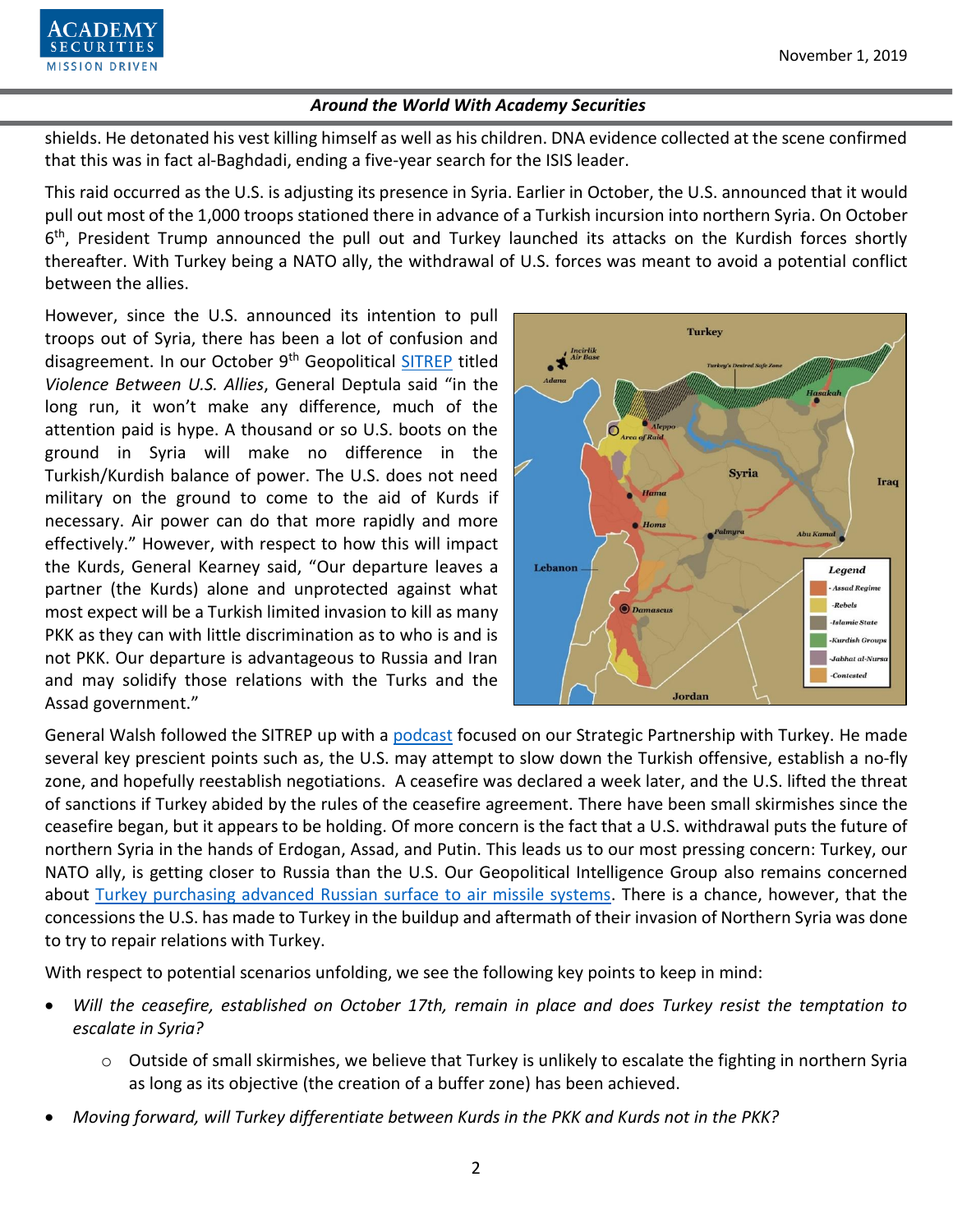

- $\circ$  Both Turkey and the U.S. consider the PKK a terrorist organization. It is reasonable to assume that Kurds fighting for the PKK would be targeted and that would be acceptable to the U.S.
- *What can the U.S. do to mitigate any potential for ISIS resurgence or prisoner escape?*
	- $\circ$  The U.S. has significantly less control over what happens with no troop presence.
	- $\circ$  The highest priority for the U.S. is to ensure the security of the ISIS prisoners and keep the pressure on ISIS. Considering the deal the Syrian Democratic Forces made with Assad, the leverage the U.S. had to date is significantly diminished.
	- $\circ$  The U.S. will likely have to encourage Turkey to engage with the SDF to come to some kind of security assurance. President Trump thanked the Kurds for their role in the targeting of al-Baghdadi and the U.S. will need their help in the future.

*"This past weekend's raid into northwestern Syria will do little to impact U.S. policy in the region. In fact, ISIS is now likely mutating like a virus. It can name a new leader and rally as is. It can split and have factions go to Al Qaeda, where it was born as Al Qaeda in Iraq, or it could use its money to inspire global attacks and focus on growing its virtual caliphate. Syria remains in chaos - so opportunities to fill the physical void with leadership and gain local followership exists. The more prolonged the chaos, lack of governance, and failure to rebuild, the better for ISIS and violent extremism. The displaced need to feed their families, and while not their past style, ISIS could take a lesson from Hezbollah and provide aid to those in need. The intelligence from the raid will and already has led to rapid strikes but will also cause ISIS to look internally and change behaviors and communication styles as a response. As it stands, the U.S. still has no clear policy and the move to defend the small oil fields in eastern Syria looks like U.S. adventurism in the region - we have no authority to seize or protect those fields. The logistics*  and infrastructure (armor and mechanized infantry units) required to maintain control of these fields will *ultimately expand our footprint in Syria.*"**-***General Kearny*

*"Turkey's action in northern Syria are unilaterally criminal. It should be demarcated by the U.S. and NATO as a first step to the threat of dismissal from NATO. However, the U.S. and NATO must do everything they can to ensure Turkey stays in NATO. Russia would step in quickly to exert influence and primacy. Clearly, this is not a favorable outcome and the U.S. must lead and work through this."-General Marks*

**From a macro standpoint, Turkey is highly relevant**. The country and its banks have issued large amounts of foreign denominated currencies. Turkey, at the sovereign level, has issued almost \$70 billion of foreign denominated bonds, rated B1 by Moody's. These high levels of debt mean that problems in Turkey could quickly become problems elsewhere.



#### **The Lira Remains Volatile, But Has Improved Since a Truce Was Announced.**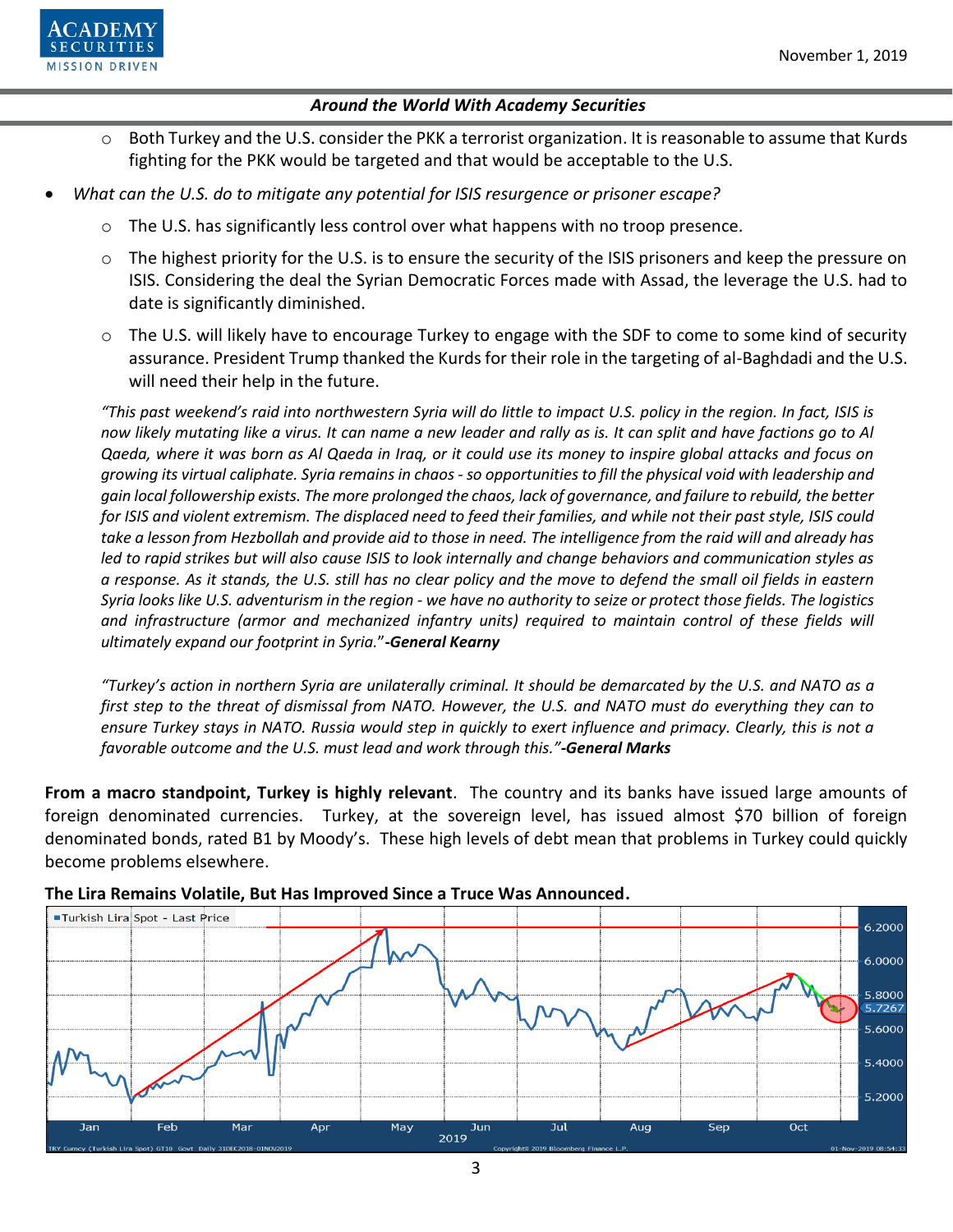

The Turkish Lira had significant problems earlier this year as a confluence of events drove the currency weaker. Some of the rebound in the currency can be linked to Erdogan's party losing Istanbul's election for mayor. The prevailing view then was that Erdogan would step back from some of his policies that were hurting markets. That positive view did not hold, and we saw the currency suffer a significant decline from the late summer until the middle of October.

The currency did not get as weak in October as it did in May when it reached 6.2 Lira to the dollar, and it has rallied since the truce. Both of those are positive factors but given all the touchpoints that the U.S. currently has with Turkey and how many seem fragile at best, **our macro strategist believes that this is just the calm before another storm.** The ten year Turkish USD denominated bond yield is 6.6%, its lowest yield since July 2018, and well below the 8.3% yield it reached in May of this year – once again, from a trading standpoint, profit taking is in order and we would thoroughly re-assess any exposure to Turkey (please reach out to your coverage officer at Academy Securities to set up a meeting or conversation with members of the GIG to discuss in more detail).

# **Markets at a Glance**

Before highlighting what our GIG is observing and anticipating in other countries and regions, we think it is helpful to take a broad snapshot of markets to see what has moved, especially as we attempt to link market views to our geopolitical intelligence.

| <b>United States</b> |                    | 1 Week    | 1 Month   | 10 Yr Yield*        | 1 Week   | 1 Month  | <b>Stock Index</b> | 1 Week   | 1 Month  |  |
|----------------------|--------------------|-----------|-----------|---------------------|----------|----------|--------------------|----------|----------|--|
|                      | 97.35              | $-0.29%$  | $-2.08%$  | 1.69                | $-0.08$  | 0.03     | 3,038              | 0.91%    | 2.04%    |  |
|                      |                    |           |           | <b>Asia Pacific</b> |          |          |                    |          |          |  |
| China                | 7.0                | 0.38%     | 1.33%     | 3.28                | 0.06     | 0.14     | 3,887              | 0.42%    | 1.89%    |  |
| Korea                | 1,164              | 0.80%     | 2.73%     | 1.73                | 0.09     | 0.27     | 2,083              | $-0.10%$ | 0.99%    |  |
| India                | 70.9               | 0.13%     | $-0.08%$  | 6.45                | $-0.05$  | $-0.25$  | 11,877             | 2.55%    | 3.51%    |  |
| Indonesia            | 14,041             | 0.13%     | 1.08%     | 2.95                | 0.00     | $-0.02$  | 6,228              | $-1.76%$ | 0.96%    |  |
| <b>Philippines</b>   | 50.8               | 0.93%     | 2.05%     | 2.66                | 0.01     | 0.13     | 7,977              | 0.33%    | 2.55%    |  |
|                      |                    |           |           | <b>EMEA</b>         |          |          |                    |          |          |  |
| Russia               | 64.1               | $-0.10%$  | 1.11%     | 3.35                | $-0.08$  | $-0.16$  | 2,894              | 0.59%    | 5.34%    |  |
| Saudi                | 3.8                | 0.00%     | 0.03%     | 2.94                | 0.01     | 0.08     | 7,744              | $-2.14%$ | $-4.30%$ |  |
| <b>South Africa</b>  | 15.1               | $-2.72%$  | 0.23%     | 4.95                | 0.24     | 0.07     | 56,425             | 1.71%    | 2.92%    |  |
| <b>Turkey</b>        | 5.7                | 0.88%     | $-1.12%$  | 6.59                | $-0.11$  | $-0.13$  | 98,469             | $-1.87%$ | $-6.25%$ |  |
| Ukraine              | 24.7               | 1.06%     | $-1.52%$  | 6.89                | 0.11     | $-0.61$  | 522                | 0.02%    | $-0.56%$ |  |
|                      |                    |           |           | <b>Americas</b>     |          |          |                    |          |          |  |
| Argentina            | 59.7               | $-0.09%$  | $-3.58%$  | 23.15               | 1.68     | 1.41     | 30,563             | 5.18%    | 20.34%   |  |
| <b>Brazil</b>        | 4.0                | 0.61%     | 3.32%     | 3.83                | $-0.05$  | $-0.12$  | 107,220            | 0.22%    | 2.36%    |  |
| Columbia             | 3,380              | 0.78%     | 2.80%     | 3.07                | 0.01     | $-0.03$  | 1,633              | 1.06%    | 3.50%    |  |
| <b>Mexico</b>        | 19.2               | $-0.51%$  | 2.54%     | 3.27                | $-0.04$  | $-0.15$  | 43,337             | $-1.00%$ | 0.76%    |  |
| Venezuela            | 24,385             | $-31.35%$ | $-16.11%$ |                     |          |          | 1,633              | 1.06%    | 3.50%    |  |
|                      |                    |           |           |                     |          |          |                    |          |          |  |
|                      | <b>Commodities</b> |           |           |                     |          |          |                    |          |          |  |
|                      | Oil                | 1 Week    | 1 Month   | Gold                | 1 Week   | 1 Month  | <b>Bitcoin</b>     | 1 Week   | 1 Month  |  |
|                      | 54.18              | 3.65%     | $-0.20%$  | 1,513               | $-0.60%$ | $-2.14%$ | 9,189              | 23.24%   | 11.51%   |  |

| <b>Commodities</b> |        |          |       |           |          |                |        |        |  |  |  |
|--------------------|--------|----------|-------|-----------|----------|----------------|--------|--------|--|--|--|
| Oil                | 1 Week | Month    | Gold  | 1 Week    | 1 Month  | <b>Bitcoin</b> | 1 Week | Month  |  |  |  |
| 54.18              | 3.65%  | $-0.20%$ | 1.513 | $-0.60\%$ | $-2.14%$ | 9,189          | 23.24% | 11.51% |  |  |  |

There are a few themes that jump out:

- **Dollar Weakness**. The dollar (as measured by DXY) has weakened 2% in the past month and you can see that it weakened significantly against most of the currencies we track here.
-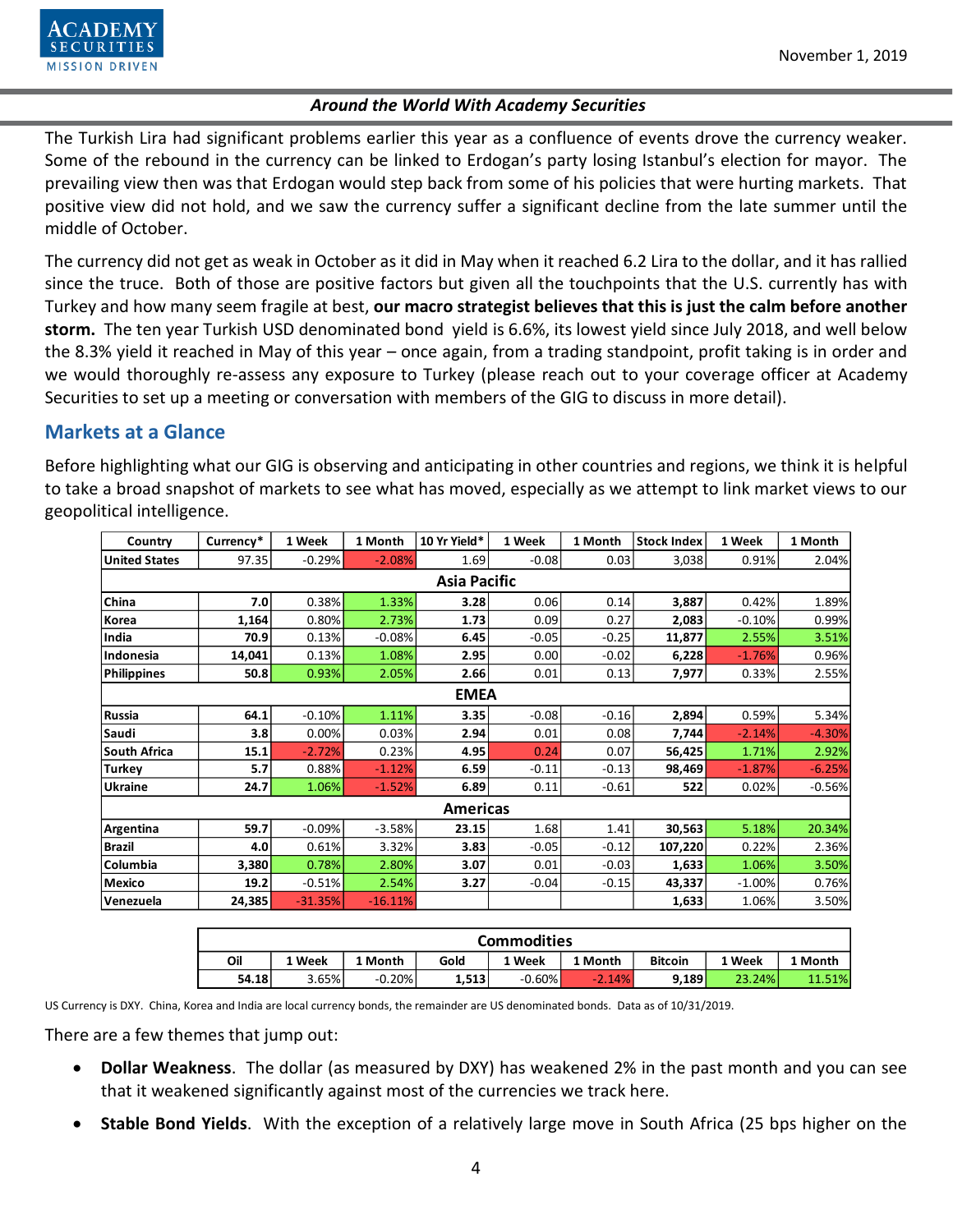

week) most bonds held a relatively narrow range (Argentina is an exception, but that volatility has become the norm there).

- **BITCOIN.** According to the state-funded Xinhua news agency, Xi stressed that it is "necessary to strengthen basic research, enhance innovation, and strive to let China take the leading position in the [emerging field](https://coinrivet.com/blockchain-based-trade-finance-is-coming-to-russia-and-germany/)  [of blockchain](https://coinrivet.com/blockchain-based-trade-finance-is-coming-to-russia-and-germany/), occupy the commanding heights of innovation, and gain new industrial advantages." [\(source\)](https://finance.yahoo.com/news/xi-jinping-blockchain-vital-china-110041615.html) That announcement caused bitcoin to spike over the weekend, briefly trading above 10,000. It has faded as many point out, rightfully so, now that Xi promoted blockchain and not bitcoin. Our macro strategist, who does keep an eye on bitcoin, thinks this rally will continue to fade, but **it is interesting that bitcoin did so well, while gold extended losses.** China's focus on blockchain is disturbing on another front as the race for cyber and quantum computer supremacy is a race we must win, and China remains a staunch and focused rival in those areas.
- **Oil Finally Bounced.** With all the problems in the Middle East, oil has generally slumped. WTI is well off its September high of 63, when it surged on Iranian escalation. Global demand remains the problem. Concerns about global demand, as country after country post weak economic data, have been a bigger driver than dollar weakness and geopolitical risk for the past month. **We are eyeing oil closely as a potential buying opportunity.**

# **Around the World**

We briefly touch on issues facing countries and regions where the GIG has been focused. Several of the generals and admirals have been in key areas like Saudi Arabia, South America, and China in the past month. That local contact is crucial to our success in evaluating the globe. General Walsh in particular was dedicated to assimilating the information from his peers to help form our views.

# **China and Trade**

At this moment in time, trade talks with China are the key driver for markets. Yes, Brexit remains an issue, but it continues to be incredibly confusing to follow and handicapping any outcome has been extremely difficult (also, almost pointless, as markets time and again fail to make large moves on Brexit headlines). The President has been quiet on trade, with respect to Europe, which we view as positive since opening trade wars on multiple fronts is not a good idea.

On trade, two issues are currently weighing on the market:

- **The timeline for signing the so-called Phase 1 deal, is repeatedly getting delayed.** Since it is more of a truce than anything, it isn't crucial that it gets signed, but, given the ebbs and flows of the negotiations, we are increasingly fearful that the longer it gets delayed, the more likely we are to implement previously scheduled tariffs.
- **China downplaying the possibility of a larger deal.** While the President has generally been positive on the progress, China is sending signals that a full-blown deal may not be in the works. Given recent economic weakness, like the **extremely weak Chicago PMI** data on Thursday October 31<sup>st</sup>, the need for a deal to support stocks is real. The 43.2 print was the lowest since December 2015 and the second lowest since 2009 when we were near the depths of the financial crisis.

For now, we still believe that Phase 1 will be agreed to and that the recent 'no deal' talk from China is merely posturing to enhance their negotiating position. However, trade has shifted from a positive potential for markets to neutral (that shift is concerning, and we are working with our network to evaluate how real the risk is).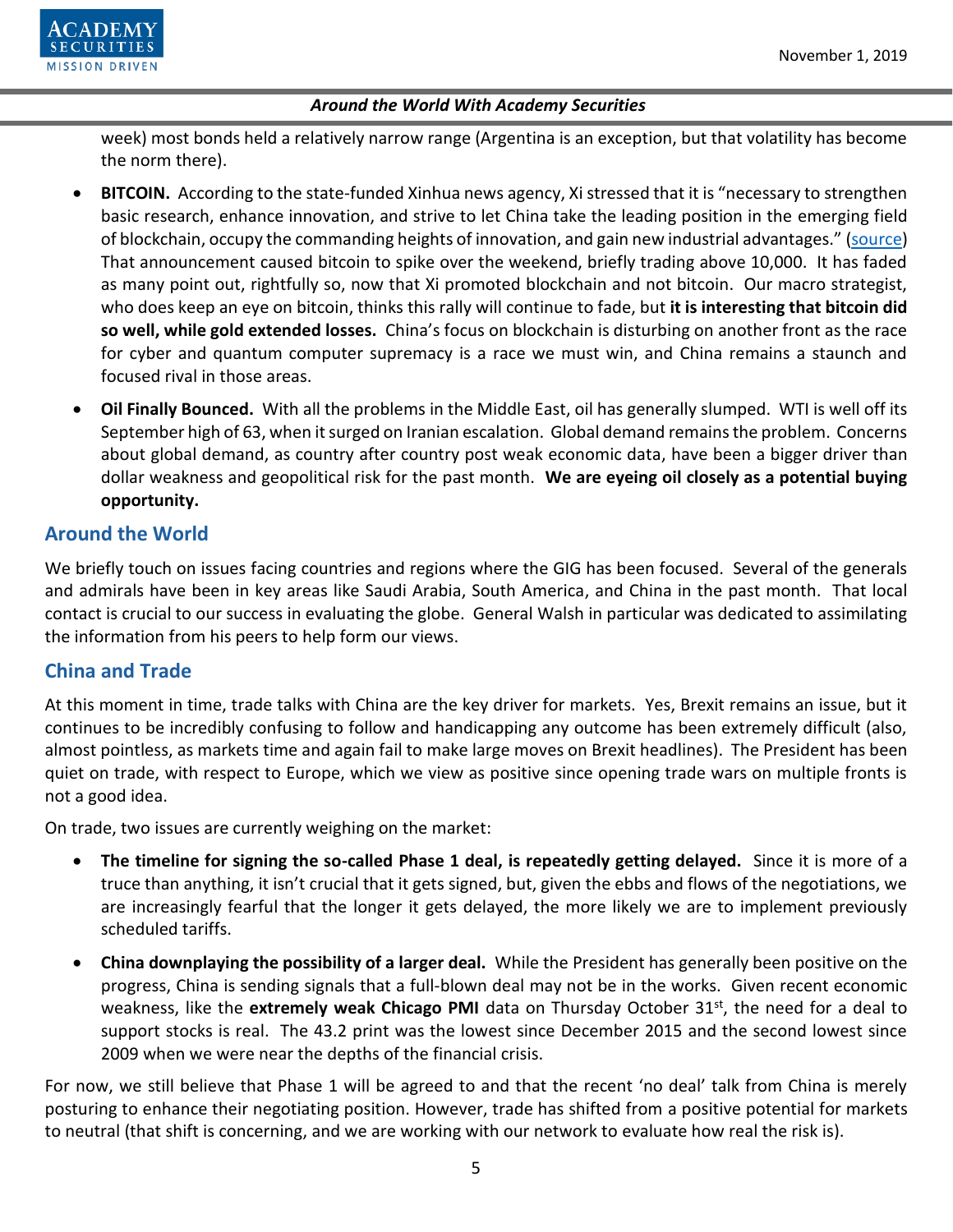

#### **Hong Kong** is another issue impacting our relationship with China.

*"Protests are not letting up since there does not seem to be much compromise by the Chinese supported Hong Kong government, led by Chief Executive Carrie Lam, in meeting the protester's demands. The political stalemate is centered on the protester's demands of releasing arrested protesters and holding an independent inquiry into*  police actions, while the government actions remain focused on upholding the rule of law. There is a fine line *between Hong Konger's support for the protesters and concerns that Hong Kong could become viewed as an unstable economic center. The Vice President's speech last week accused China of blocking "rights and liberties" in Hong Kong and was a clear message of the Trump administration's continued competition with China across all fronts."-General Walsh*

## **Chile**

The state of emergency declared in the Chilean capital of Santiago is a result of the largest civil unrest since the military dictatorship of Augusto Pinochet - based on the number of protestors and the measures taken by the government. The protests have already caused Chile to cancel the APEC Summit and we expect further economic challenges to be created. **The Chilean Peso has dropped 4% in the past two weeks.** So far the dollar denominated debt in Chile has been stable, but that could be at risk if the protests get worse.

Chilean President, Sebastian Pinera, is trying to get the protestors to cease their protests by initiating a range of social reform measures. It is unclear whether these measures will significantly impact the protest movement and the unrest as they have called for Pinera's resignation.

*"The cultural agenda of the left in South America is taking root by protest organizers. These protests take legitimate longstanding grievances over inequality, government performance, etc. and recruit both indigenous and urban protesters in many vulnerable democratic countries throughout the region. We currently see it with Chile, leading to concessions by the ruling government." -General Chinn*

## **Ukraine**

Ukraine, already a difficult situation with the Russians causing problems in the Donbass region, has been thrust into the middle of the impeachment debate. **Along with Turkey, this is a region that Academy feels strongly that the world isn't as concerned about as it should be.**

As General Walsh notes, the U.S. has provided more than \$1.5 billion in security assistance to Ukraine since Russian supported separatists began their offensive in eastern Ukraine. The U.S. support dwarfs any other country's security assistance and sends a clear signal to both Ukraine and to Russia that there is no more an important Ukrainian ally than the U.S. U.S. supplied equipment is aimed at border surveillance, defensive capabilities such as counter-artillery radars, electronic warfare detection systems, secure communications, and night vision equipment. Offensive supplied systems included sniper rifles and anti-tank weapons, along with military medical supplies and treatment capabilities. The supplied equipment also ensures Ukraine's military capabilities continue to progress toward NATO interoperability.

U.S. supplied defensive systems, like counter-battery radars, have significantly increased the survivability of Ukrainian military units by helping them locate and track incoming mortars and short-range artillery fire. Additionally, Russian forces are using Ukraine as an experimental training ground for Russian equipment as they have done in Syria. It also provides the U.S. a look into next generation warfare and how the Russians plan to conduct it in the future. Russian-supplied cyber and electronic warfare operations were an awakening for U.S. forces that were previously focused on lower sophisticated counter-insurgency operations.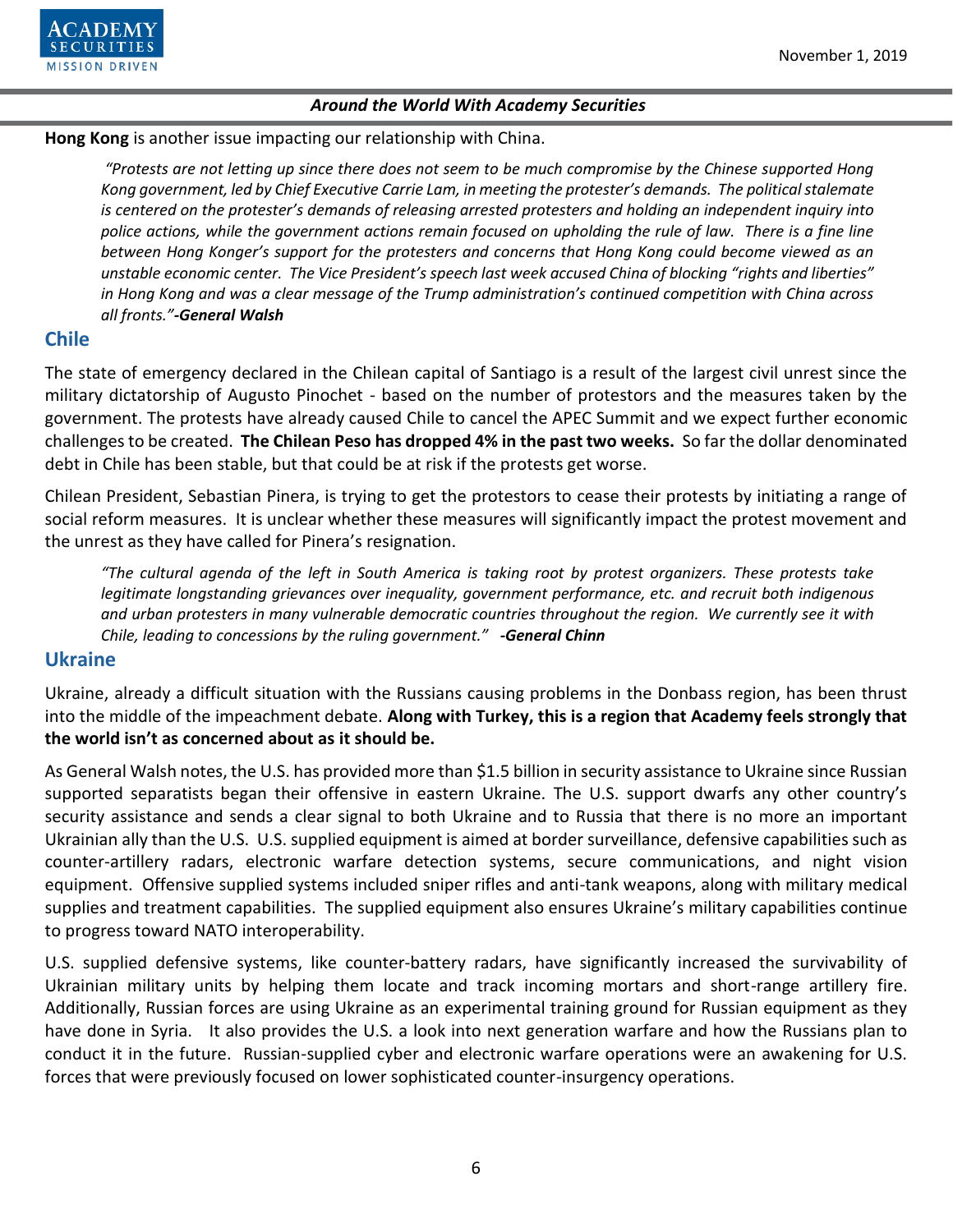

*"Russia is emboldened by the U.S. "qualifying" the military aid to the Government of Ukraine. Russia's actions in Crimea are actively contesting U.S. influence in the region. U.S. foreign policy has become unpredictable and is causing partners and allies to hesitate and question U.S. commitment. This falls right in line with Russian strategy to weaken the fabric of our alliances. The U.S. appears to no longer have the global calming hand."-General Marks*

#### **Russia**

The big winner in the geopolitical game of late has been Russia. **Russia continues to reap diplomatic, economic, and military benefits from the chaos that is occurring across the Middle East and Africa**. As during the Cold War, Russia's influence will not come from financial support, due to Russia's financial constraints, but instead it will come through military support and its diplomatic/information efforts. All of which are providing increased global Russian credibility.

Moscow has resurrected its influence in Turkey as it takes on the role of key power broker in the region, driving a wedge between Turkey, the U.S., and NATO. **Putin has executed a deliberate plan to be the lead actor in the region** by gaining influence with both President Bashar al-Assad in Syria and President Recep Tayyip Erdogan in Turkey.

### **North Korea**

We highlight North Korea as a potential positive surprise. While everyone has been focused on their military provocations, that has calmed down significantly and shows little sign of re-escalating.

General Tata has an interesting theory. While it is not his base case, he does see a path to North Korea opening itself up for development. The current 'end game' scenarios for Kim seem to end badly for him and his regime. If, however, he could open his country to growth, he might be rewarded by the global community and extricate himself from isolation, while providing his people with a path to prosperity. The General points out that North Korea actually has more arable land than South Korea and the border was 'arbitrary'-supporting the view that they could successfully open their economy and experience great growth.

Given that the President seems comfortable dealing with Kim, if he could broker such a deal it would be a big win and great for many American manufacturing firms and the global economy.

# **South Korea and Japan**

Recent tension between South Korea and Japan over trade and intelligence sharing is allowing North Korea to exploit the existing schism created to their advantage. The recent reported failure by the Japanese Self-Defense Forces to track North Korean land-and sea-based short-range missiles, while the South Korean air defense systems successfully tracked them, indicates a real need for the two militaries to work more closely for each other's benefit. This highlights the necessity to maintain the existing intelligence-sharing pact between the two countries that is at risk and set to expire in November.

This conflict between intelligence sharing partners increasingly strikes at the larger U.S. regional objective of countering China through alliances and partnerships. There has been no greater partnership within the Indo-Pacific region than that between the U.S., Japan, and South Korea. The trade war initiated by Japan is seen as a retaliation for South Korea's increasingly hard line stance towards Japan's World War II conduct. The stand-off between two countries that share vital interests, is seen by Washington as a dispute that cannot be allowed to continue, though it shows little sign of dissipating anytime soon.

*"Cooperation between South Korea and Japan is more of an aberration than the norm - their relationship has always been stormy. However, recent efforts by the U.S. to close the gap and increase trust have been successful.*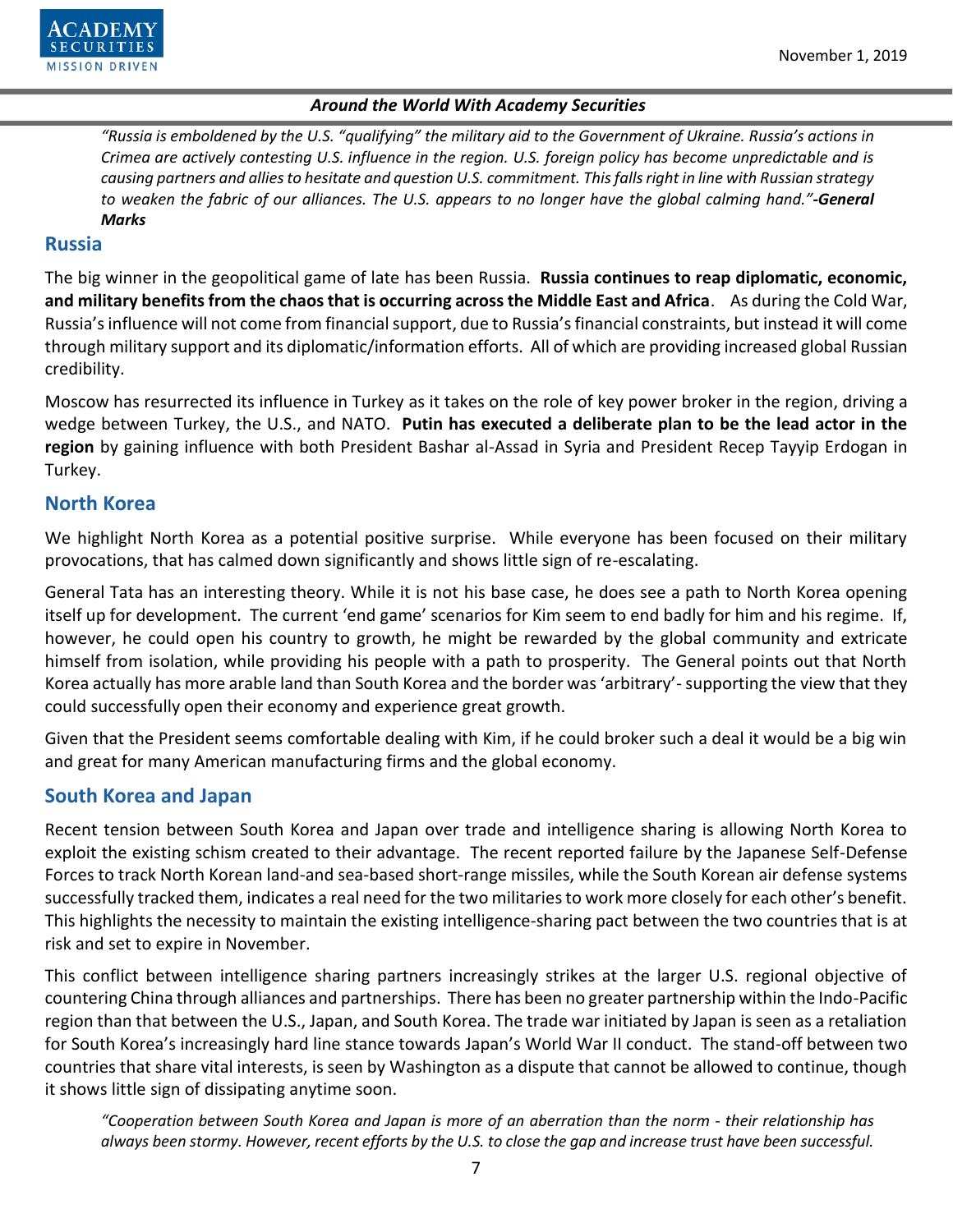

*These current differences are more recidivist than unprecedented. They'll get back in formation as there is too much at stake vis-a-vis North Korea and nukes." -General Marks*

## **Indonesia**

President Joko Widodo's reelection and the forming of a new government with new cabinet appointments last week included his former political rival Prabowo Subianto as defense minister. The appointment of Subianto, a retired General, demonstrates he is serious about transforming his government, the economy, and combatting terrorism. The opposition focused on the rising inequality of the population and Indonesia's rising debt. The U.S. has not aligned closely with Widodo's government due to perceived corruption and now must assess its position as Indonesia's trade deficit with China has increased along with China's influence in Indonesia. Subianto represents an opportunity to gain influence in Indonesia and counter China's influence since he was trained in the U.S.

*"Widodo is opening up but knows his limitations. He has offered the Ministry of Defense cabinet position to his primary Presidential competitor, retired General Probowo Subianto, creating the first steps of a virtual cabinet of contrarian voices - a "team of rivals" in his cabinet. Widodo must invite greater participation by the U.S. Government in his efforts to combat corruption and improve professionalism in governance, starting with the justice system and national security." -General Marks*

## **Venezuela**

So far over 50 countries have signed on to support Juan Guaido as the democratically elected President of Venezuela and the removal of Nicolas Maduro. The Trump administration has led the pressure campaign to isolate and force Maduro to resign from office or set the stage for a new election. This includes sanctions on the staterun oil company Petreolos de Venezuela to reduce revenue and the threat of a naval blockade. Washington has also offered amnesty to Venezuela's military leaders and government officials if they support Guaido.

The sanctions are having their effect on Venezuela as China's PetroChina Ltd, recently suspended the purchase of oil from Venezuela to reduce the additional risk of secondary sanctions by the U.S. on China. Maduro's power and the support he receives from the military and elite come from the sale of Venezuelan crude oil.

The threat of secondary sanctions is aimed at deterring Russia and China from supporting Maduro and expanding their economic presence in Venezuela. The Trump administration's increased travel restrictions and trade sanctions on Cuba are an effort to put pressure on Havana to stop the sale of Venezuelan oil through Cuba's staterun oil import export firm Cubametales.

*"As long as China and Russia have an active presence, diplomatically and militarily, Maduro remains a viable (albeit feckless) leader. If compelled, Russia and China would replace him in a heartbeat with a smarter version of him i.e., ideological missionary."-General Marks* 

# **Argentina**

Argentina's current President Mauricio Macri was defeated this week by a former behind the scenes government bureaucrat Alberto Fernandez and his Vice President on the ticket, former President Cristina Fernandez de Kirchner. Fernandez ran on stabilizing the economy and moving away from Macri's free market approach. He also promised "no more austerity" with increased social relief to the population. This strategy seems to be asymmetric to achieving a more stable economy that is deep in debt with a record line of credit from the International Monetary Fund (IMF).

It is expected that Fernandez will try to renegotiate the terms of the IMF's rescue program, but he is not expected to initially walk away from the deal. He could also try to return to the protectionist policies of Kirchner's administration that ended in 2015. This would alienate Brazil's President Jair Bolsonoro and his free market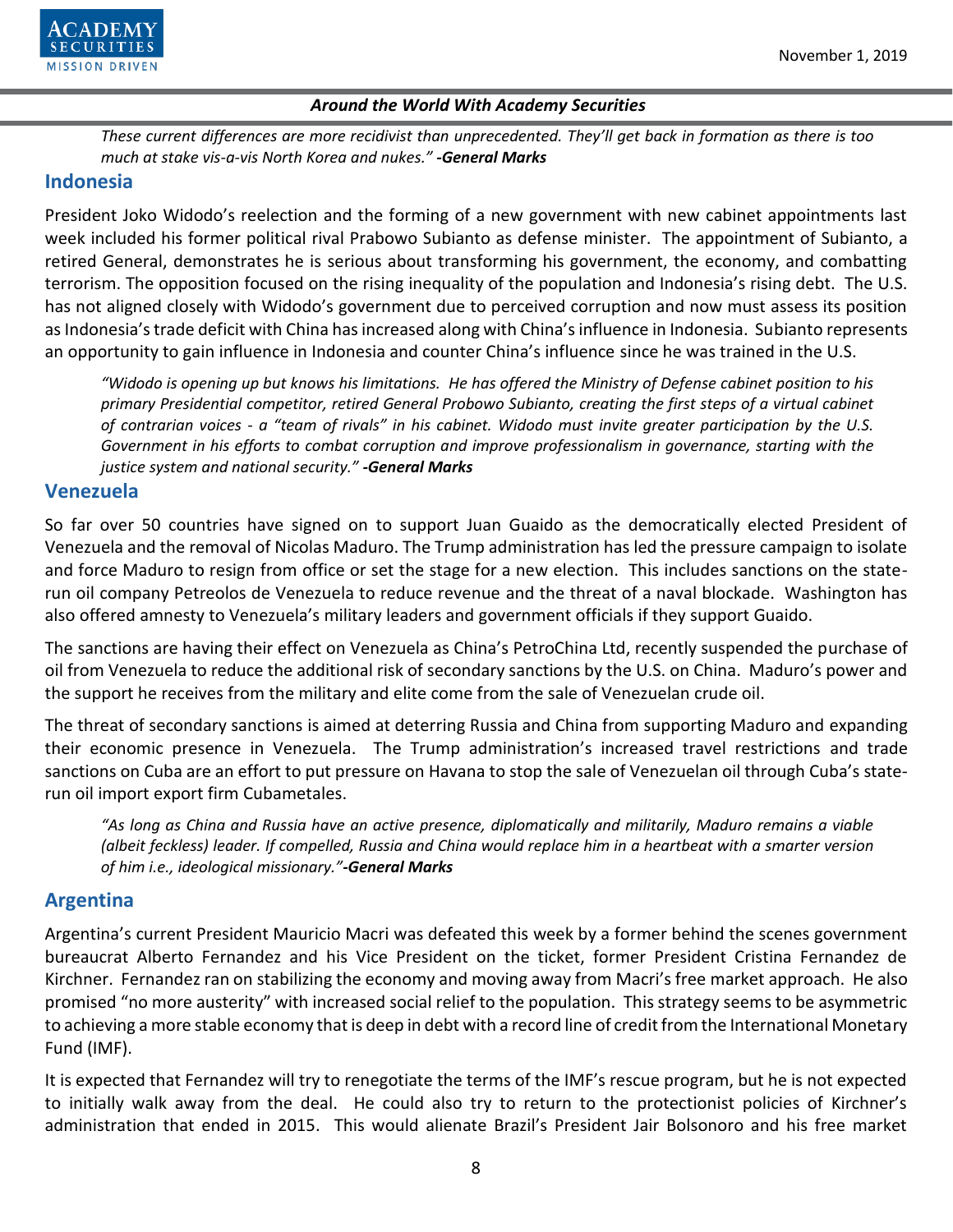

economy while threatening the South American trade bloc.

*"With the shift to the left in the Argentinian elections, the focus is now on Uruguay's second round of voting. In Uruguay's presidential elections, the outcome was too close to call, but the results will have a significant impact on the dynamics in South America. The left's win in Argentina will impact the Mercosur trade bloc due to the challenges between Argentina and Brazil. The Organization of American states and the Lima Group face friction as president-elect Fernandez had previously signaled he would leave the Lima Group. Fernandez will make a return to the former President Kirchner's agenda, recognizing Venezuelan and Bolivian election results. The upcoming IMF negotiations will be interesting since Argentina is in financial crisis and currency flight is ongoing. The election in Uruguay, if won by the current ruling party (left), will provide Argentina a traditional safe haven for their capital. Conditions are now being set for Argentina to potentially become the next Venezuela. We need to watch China closely and see what kind of economic/infrastructure package they offer Argentina to counter the IMF. China already has a deep space radar installation in Argentina." -General Chinn*